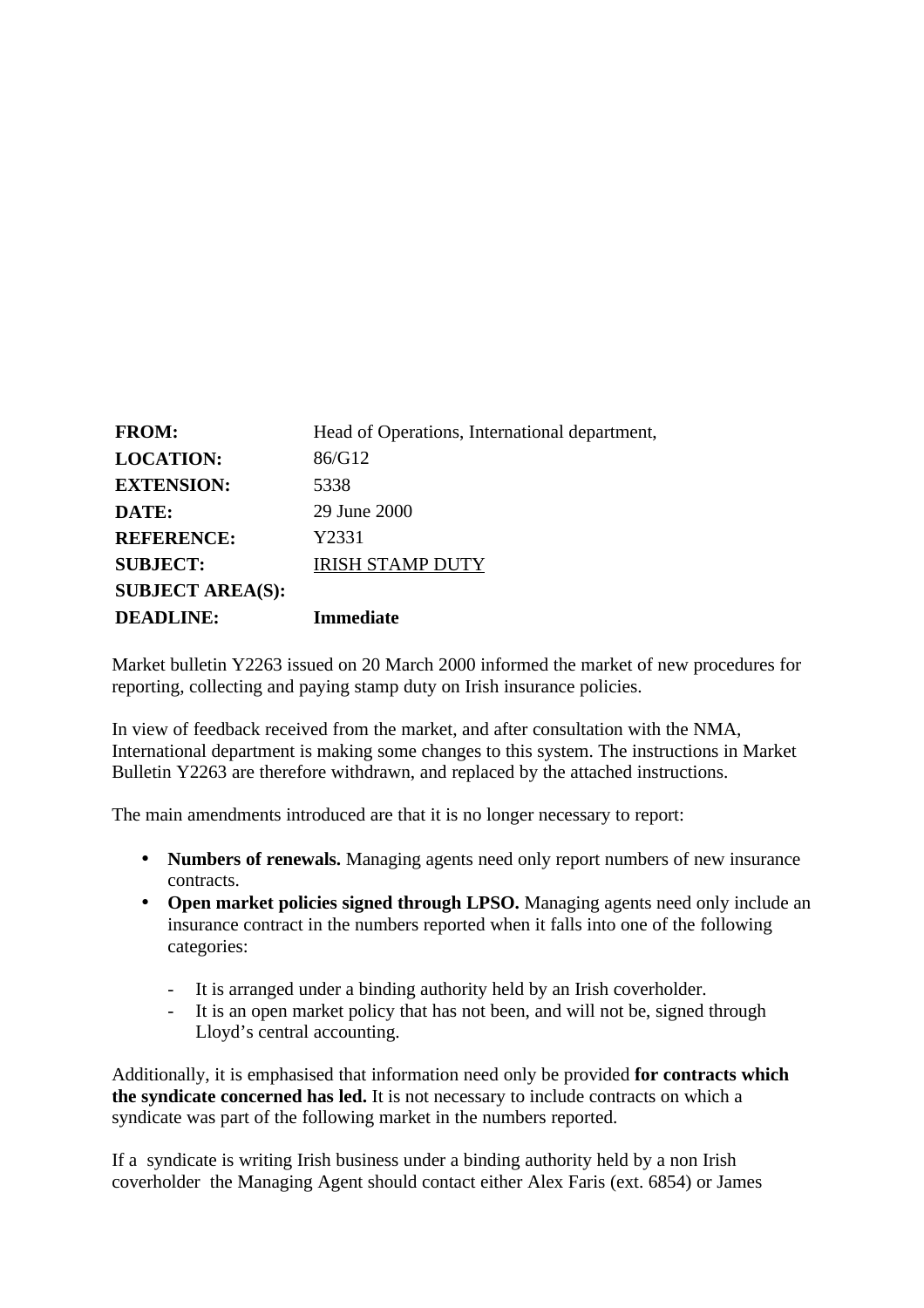Walmsley (ext. 5131) in the International Department for further information about the reporting requirements.

This bulletin has been sent to active underwriters and the compliance officers of managing agents and Lloyd's brokers.

If you have any questions about this bulletin then please contact either James Walmsley on 020 7327 5131 or myself on 020 7327 5338.

David J Pettitt International department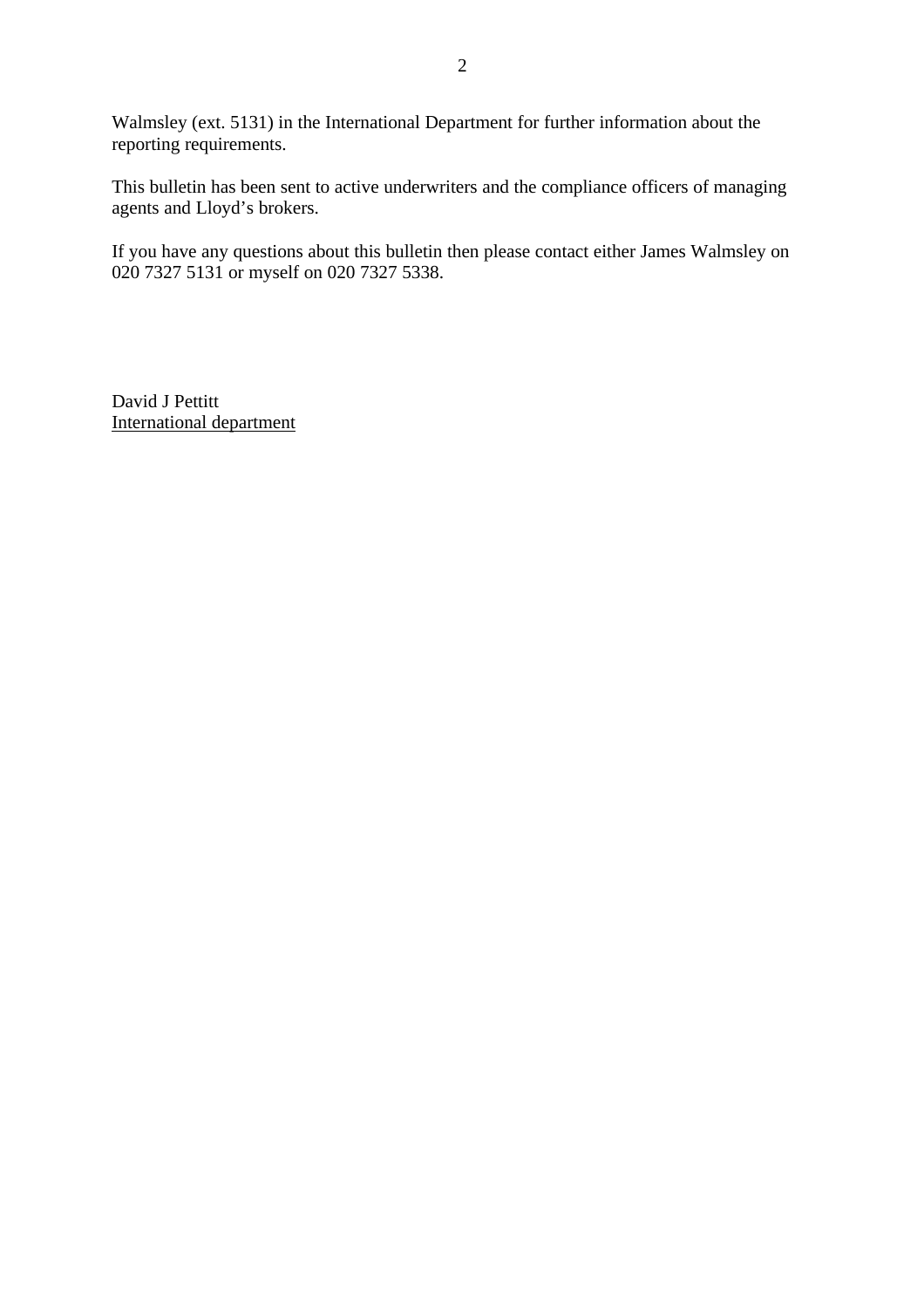## **IRISH STAMP DUTY ON NON-LIFE INSURANCE POLICIES – INSTRUCTIONS FOR REPORTING AND PAYMENT**

#### **1 Introduction**

- 1.1 These procedures are necessary to ensure that Lloyd's complies with the Irish legal requirement to pay a stamp duty of IEP ("Irish pound") 1 per new insurance contract. The background to this requirement is set out in sections 10 to 13 below.
- 1.2 In summary, each managing agent is required to complete a quarterly return giving for every syndicate it manages the number of new insurance contracts arranged in the previous quarter that were:
	- Arranged under a binding authority held by a coverholder in Ireland;
	- Open market policies not signed through LPSO for example policies written by a motor syndicate that processes business outside central accounting.
	- Irish contracts under a binding authority held by a non-Irish coverholder (but Managing Agents should contact International Department to confirm what needs to be included)
- 1.3 Lloyd's will base its quarterly stamp duty payments on these figures, and will also include all Irish open market policies recorded by LPSO.
- 1.4 Lloyd's will collect from each syndicate annually the amount paid as stamp duty for the new contracts they have reported. Stamp duty on open market policies will be charged to Lloyd's Irish levy.
- 1.5 These instructions apply to non-life insurance contracts only. Separate instructions for the reporting and payment of stamp duty on life insurance contracts will be issued to life syndicates shortly.

# **2 Managing Agents' Irish Stamp Duty Return ("ISDR")**

- 2.1 Lloyd's does not have central records of individual contracts made under binding authorities. It relies on syndicates to provide the numbers of such contracts, so that the correct amount of Irish stamp duty is paid.
- 2.2 Managing agents are therefore required to complete the ISDR every quarter. This is an electronic form, which can be found on the L-NET at http://info.lloyds

# **3 ISDR deadlines**

3.1 Managing agents must complete the form by the  $14<sup>th</sup>$  day of the month following the end of each quarter. The quarters end on 31 March, 30 June, 30 September and 31 December. At the time this market bulletin is issued the next two returns are therefore due by 14 July 2000 and 13 October 2000.

#### **4 Getting access to the ISDR**

4.1 The form is at the above L-NET address. To access it please do the following: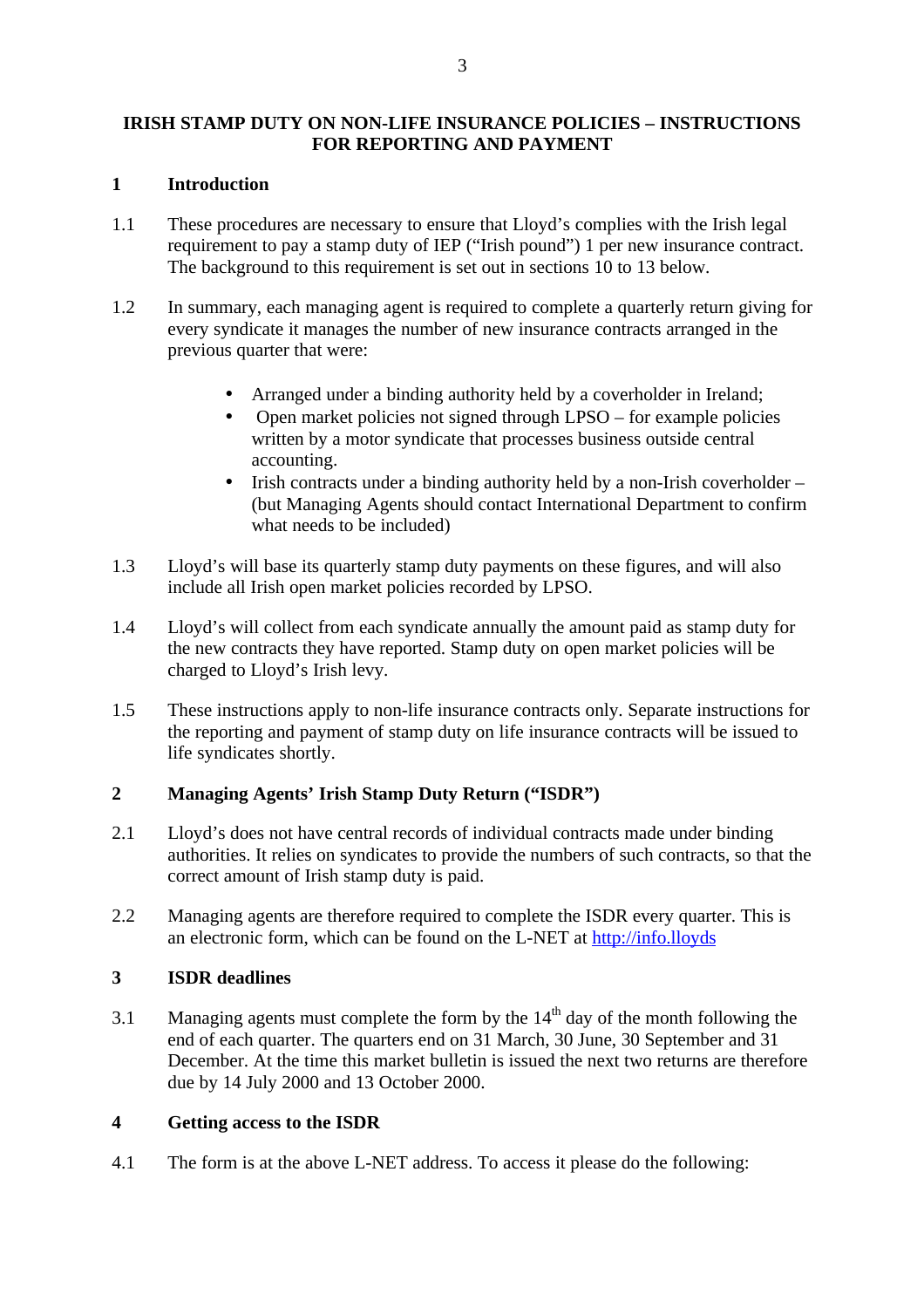- Select "1 Infobase".
- Select "Market Reporting".
- The system requires you to enter a User ID and password. Each Managing Agent has a unique User ID number, and will have selected its own password. Questions about gaining access should be raised with Sheila Cox of MSU on Lloyd's extn 5021.
- Select "Business Reporting Tasks"
- Select "Irish Stamp Duty".

## **5 Completing the ISDR**

- 5.1 Managing agents must provide a single number for each syndicate. This is the number of new Irish insurance contracts that meet the following criteria:
	- They are "new" contracts. This means that they are insurance contracts commencing anew with Lloyd's underwriters, and are not renewals of previously existing contracts.
	- They meet the legal criteria set out in section 10 below.
	- They were placed under a binding authority held by a coverholder in the Republic of Ireland, or are open market policies not processed through central accounting (e.g. policies written by motor syndicates), or are Irish contracts under a binding authority held by a non Irish coverholder (see paragraph 5.2).
	- They commenced in the previous quarter.
	- The binding authority was led (or written 100%) by the syndicate.
- 5.2 *Irish contracts under binding authorities held by non-Irish coverholders:* Managing agents should contact Alex Faris (ext. 6854) or James Walmsley (ext. 5131) in the International Department to clarify which contracts placed under binding authorities held by coverholders *outside* Ireland need to be reported.
- 5.3 *Approach to reporting:* As noted in section 13 below, Lloyd's is legally required to have a reliable and effective method of accounting for duty, and managing agents should put systems in place to ensure that the returns they make are correct.
- 5.4 *Definition of "new":* If a managing agent has difficulty identifying which contracts are new to Lloyd's, it may report the number of contracts new to the syndicate instead. It is not expected that a change in a binding authorities' leading syndicate will require payment of stamp duty on all the contracts thereunder, unless the contracts are withdrawn and replaced with new wordings.
- 5.5 *Participation in contracts led outside Lloyd's:* It is the leading insurer's responsibility to pay stamp duty. Lloyd's has no responsibility for the payment of stamp duty on contracts led outside Lloyd's.

#### **6 Open market policies signed through central accounting**

6.1 The number of policies signed by LPSO is captured centrally. International department will use this information to calculate the amount of stamp duty due on insurance policies.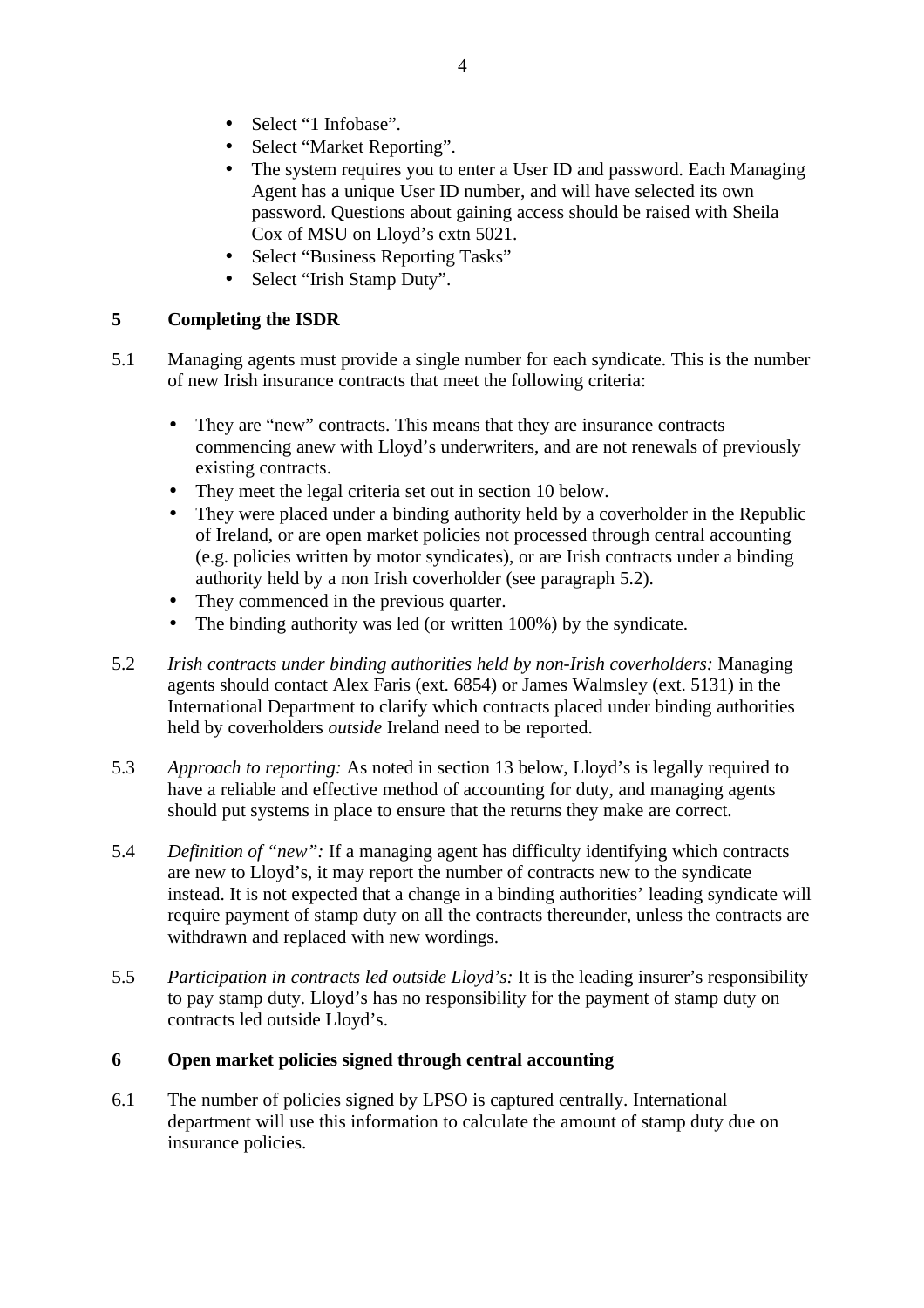6.2 Syndicates do not therefore have to report to International department the number of open market insurance policies they have led, unless those policies have not and will not be signed through central accounting.

# **7 Lloyd's procedures for collecting the stamp duty from syndicates**

- 7.1 International department will arrange an annual collection via central accounting from syndicates. This collection will reimburse the corporation for the total amount of stamp duty paid in quarterly instalments in respect of the numbers of new contracts reported for syndicates. Collection will take place in the February or March of the succeeding year and will be described in the syndicate's weekly statement as "Irish stamp duty for [year]".
- 7.2 Collection will be in £'s sterling, at the latest available rate of exchange. The amount collected will be the equivalent of IEP 1 for every contract reported.
- 7.3 Stamp duty paid on open market policies signed through central accounting will be charged to Lloyd's office levy.

# **8 Recovery of amounts paid by leading syndicates**

- 8.1 Lloyd's is not able to apportion the amounts collected amongst all the syndicates participating on a contract without placing a considerable additional administrative burden on syndicates. These arrangements will therefore require leading syndicates to pay 100% of the stamp duty on a contract, even though they may not have written 100% of the risk.
- 8.2 In some cases the amounts involved will be too small for this to be a problem. If a leading syndicate wishes to ensure that it is not out of pocket it should arrange for the Lloyd's broker to collect the stamp duty from the assured (or the local intermediary) and to pay it to the leading syndicate in full separately from settlement of the premium.

# **9 Insurance documentation**

- 9.1 All Irish insurance contracts written by Lloyd's underwriters should contain the following clause:
- 9.2 "The stamp duty due on this contract has been or will be paid to the Revenue Commissioners in accordance with the provisions of Section 113 of the Finance Act 1990".

# **10 The obligation to pay stamp duty on Irish insurance contracts.**

- 10.1 Irish law (the Stamp Act 1890) requires payment of stamp duty on every non-life insurance contract that meets the following criteria:
	- The total premium (without deduction of brokerage and commissions) is IEP 15 or more;
	- The insurance contract is not reinsurance.
	- The risk is located in the Republic of Ireland.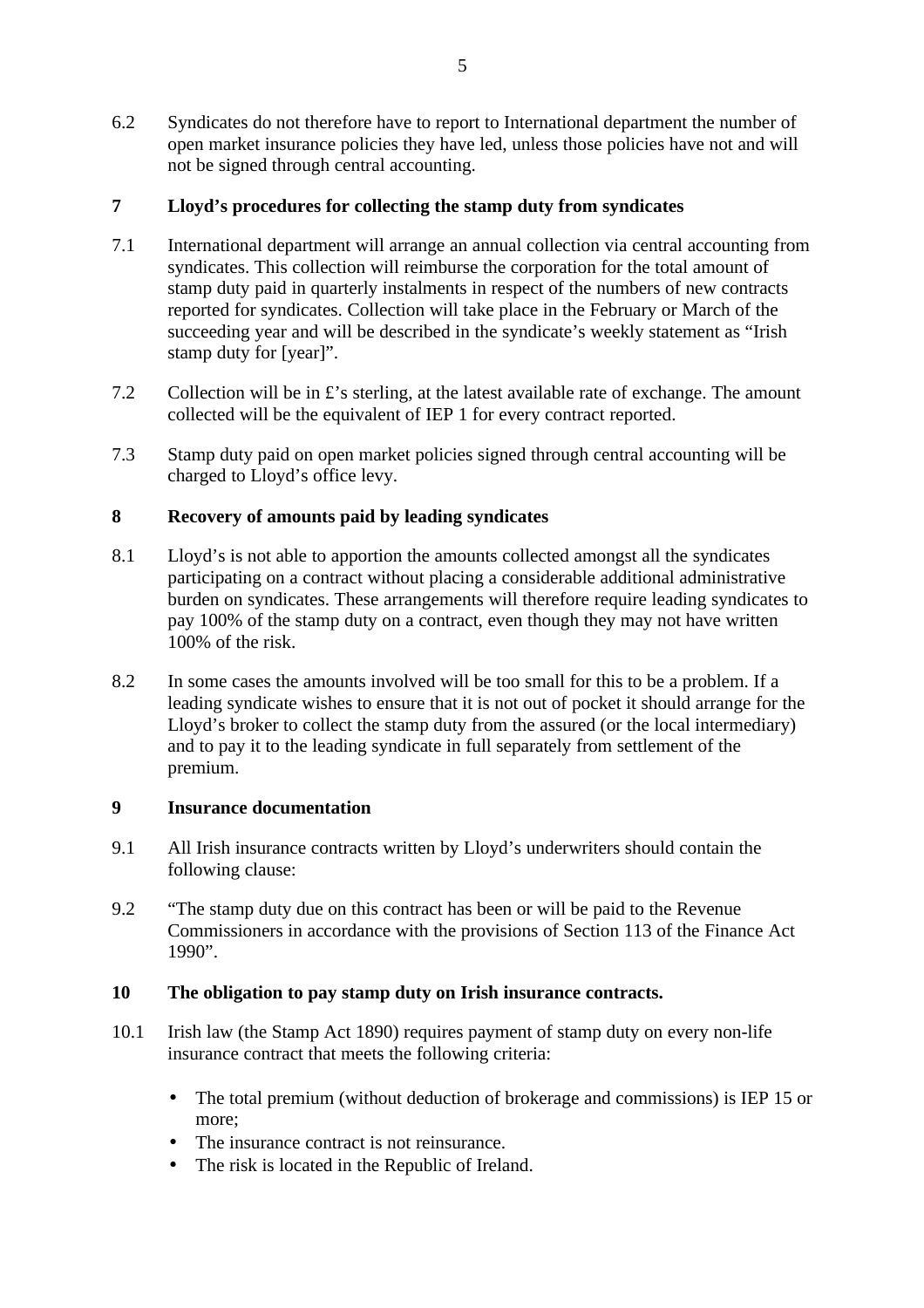- 10.2 A risk is deemed to be located in the Republic of Ireland in the following circumstances:
- 10.2.1 Where the insurance relates to buildings (including their contents if covered by the same policy), if the property is situated in the Republic of Ireland;
- 10.2.2 Where the insurance relates to vehicles of any kind, if such vehicles are registered in the Republic of Ireland;
- 10.2.3 In the case of policies of four months or less covering travel or holiday risks, if the policyholder took out the policy in the Republic of Ireland;
- 10.2.4 In any other case, if the policyholder has his habitual residence in the Republic of Ireland. Where the policyholder is a "legal person" (i.e. a company or other organisation), if the policyholder's establishment to which the policy relates is located in the Republic of Ireland.

#### **11 Insurance documents subject to stamp duty**

- 11.1 All types of insurance contracts meeting these criteria are subject to stamp duty. This includes Lloyd's policies, certificates issued under binding authorities and contracts made under any other arrangement, such as marine cargo covers, lineslips or consortium arrangements.
- 11.2 Binding authority agreements themselves are not subject to stamp duty.
- 11.3 Insurance contracts are only liable to stamp duty when they are first taken out with the specific insurer concerned. Renewals are not subject to stamp duty, provided the written contract remains substantially unchanged. A reissued policy document is subject to stamp duty.
- 11.4 Irish insurance contracts entered into by Lloyd's underwriters are therefore only subject to stamp duty when they are new to Lloyd's. Legally they are not subject to stamp duty when the leading or only syndicate changes, unless the written contract is reissued.

#### **12 Legal responsibility for payment**

12.1 Stamp duty is payable by the insurer. In the case of co-insurance policies the duty is payable by the leading insurer. Anyone who executes an unstamped policy commits an offence, and unstamped contracts cannot be used in legal proceedings or for any other purpose.

#### **13 Lloyd's responsibilities**

Lloyd's – like other Irish insurers – will enter into a composition agreement with the Irish Revenue Commissioners, under which Lloyd's is required to pay stamp duty in quarterly instalments. Each payment covers the stamp duty due on all insurance contracts executed in the quarter in question. Lloyd's is required to make the payment within 30 days of the end of the quarter in question.